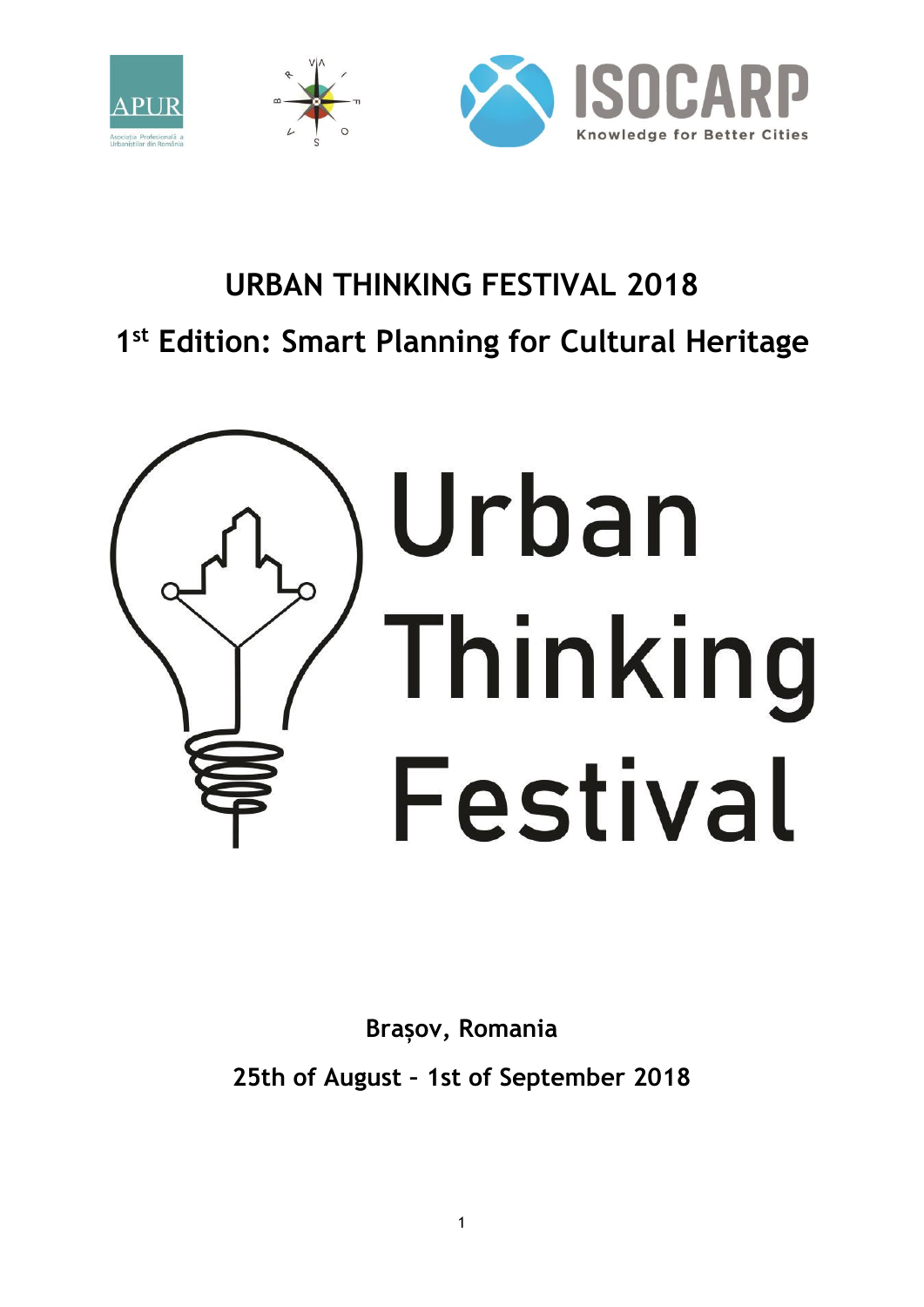

### **Final Programme: Urban Thinking Festival**

| UTF activities - Participants' only           |
|-----------------------------------------------|
| Breaks and social events - Participants' only |
| UTF activities - Public event                 |
| Free time                                     |

#### **Saturday, the 25th of August – Getting to know each other**

| <b>Time</b>     | Event                                          | Coordination / participants                                            | Venue                                  |
|-----------------|------------------------------------------------|------------------------------------------------------------------------|----------------------------------------|
| $17:30 - 19:30$ | Ice-breaking event<br><b>Welcome reception</b> | Organizing team<br>Representative of the Brasov<br>metropolitan Agency | <b>Hub OneZero</b><br>Strada Lungă 100 |

#### **Sunday, the 26th of August – Getting to know the city**

| <b>Time</b>      | <b>Event</b>                                                                                          | <b>Coordination / participants</b>                                                                                           | Venue                                               |
|------------------|-------------------------------------------------------------------------------------------------------|------------------------------------------------------------------------------------------------------------------------------|-----------------------------------------------------|
| $9:00 - 10:00$   | Introduction to the<br><b>Urban Thinking Festival</b><br><b>Team formation</b>                        | Pietro Elisei<br>Matei Cocheci                                                                                               | <b>Nicolae Titulescu</b><br>park - Central<br>Alley |
| $10:00 - 13:00$  | Tour in the Central<br>Area of Brașov: the<br>medieval city.                                          | Răzvan Dracea (Chamber of<br>Architects - Brașov - Covasna -<br>Harghita branch president)<br>Alexandru Stănescu (historian) | ٠                                                   |
| $13:00 - 14:00$  | Lunch break -<br>Participants' choice:<br>Piața Sfatului area                                         |                                                                                                                              |                                                     |
| $14:00 - 15:30$  | Tour in the Central<br>Area of Brașov: Schei<br>neighbourhood, Tâmpa<br>ascent and view from<br>above | Răzvan Dracea (Chamber of<br>Architects - Brașov - Covasna -<br>Harghita branch president)<br>Alexandru Stănescu (historian) |                                                     |
| 15:30<br>onwards | City visit - participants'<br>choice<br>Recommended: Strada<br>Lungă (Brașovul vechi),<br>Cetătuia.   |                                                                                                                              |                                                     |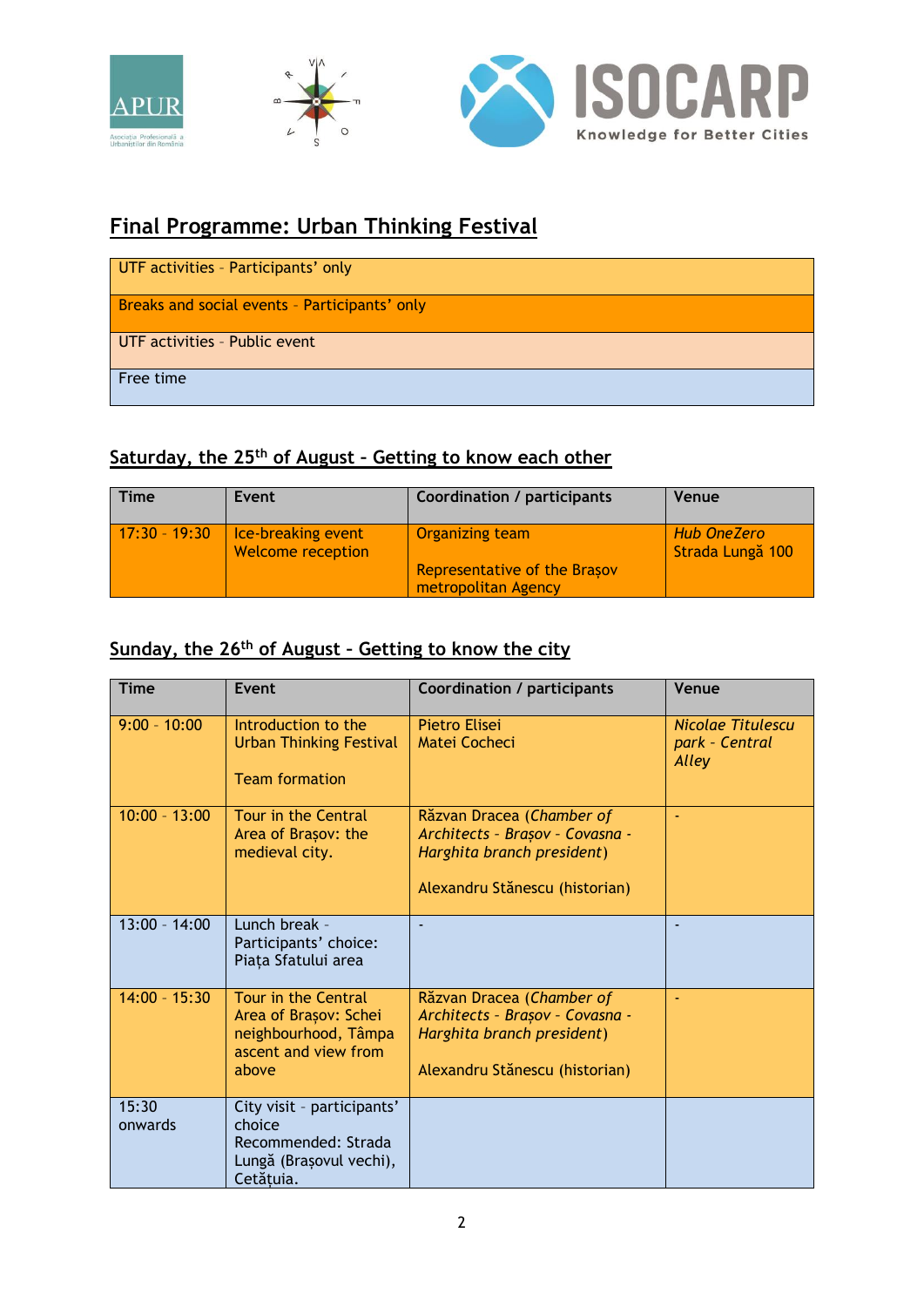

# **Monday, the 27th of August – Public spaces and cultural heritage**

| <b>Time</b>     | <b>Event</b>                                                                                                                                           | <b>Coordination / participants</b>                                                                                                                                                                                                                                                                                                                                                | Venue                                                                              |
|-----------------|--------------------------------------------------------------------------------------------------------------------------------------------------------|-----------------------------------------------------------------------------------------------------------------------------------------------------------------------------------------------------------------------------------------------------------------------------------------------------------------------------------------------------------------------------------|------------------------------------------------------------------------------------|
| $9:00 - 10:00$  | Lecture 1: Public<br>spaces                                                                                                                            | <b>Dhiru Thadani</b>                                                                                                                                                                                                                                                                                                                                                              | <b>Transilvania</b><br><b>University</b><br><b>Strada</b><br>Universității         |
| $10:00 - 13:00$ | Workshop 1: Public<br>spaces                                                                                                                           | <b>Dhiru Thadani</b>                                                                                                                                                                                                                                                                                                                                                              | <b>Transilvania</b><br><b>University</b><br><b>Strada</b><br>Universității         |
| $13:00 - 14:00$ | <b>Lunch break</b>                                                                                                                                     | ٠                                                                                                                                                                                                                                                                                                                                                                                 | <b>Transilvania</b><br><b>University</b><br><b>Strada</b><br>Universității         |
| $14:00 - 15:30$ | <b>First round of</b><br>presentations -<br>diagnosis & preliminary<br>scenarios                                                                       | <b>Dhiru Thadani</b>                                                                                                                                                                                                                                                                                                                                                              | <b>Transilvania</b><br><b>University</b><br><b>Strada</b><br>Universității         |
| $15:30 - 17:30$ |                                                                                                                                                        |                                                                                                                                                                                                                                                                                                                                                                                   |                                                                                    |
| $17:30 - 19:30$ | Round table 1: Public<br>spaces and urban<br>regeneration in<br><b>Romanian cities</b>                                                                 | <b>Moderator: Pietro Elisei</b><br>(Urbasofia)<br>Guests:<br>Dhiru Thadani (UTF International<br>expert)<br>Şerban Tigănaș (Secretary<br>General - International Union of<br>Architects)<br>Raluca Baco (Urban Planning<br>Department - Municipality of<br>Brașov)<br>Cătălin Frangulea-Pastor (Brașov<br><b>Metropolitan Agency)</b><br>Matei Cocheci (Vice-president -<br>APUR) | <b>Biblioteca</b><br>Județeană George<br><b>Baritiu</b><br>Strada Iuliu Maniu<br>6 |
| 20:00           | Local cultural / artistic<br>event<br>Film projection - Luna<br>lui Jupiter / Jupiter<br>Holdja (Ungaria, 2017)<br>- Cannes 2017 Official<br>selection | $\mathbf{r}$                                                                                                                                                                                                                                                                                                                                                                      | Cinemateca Patria<br><b>Bulevardul 15</b><br>Noiembrie 50                          |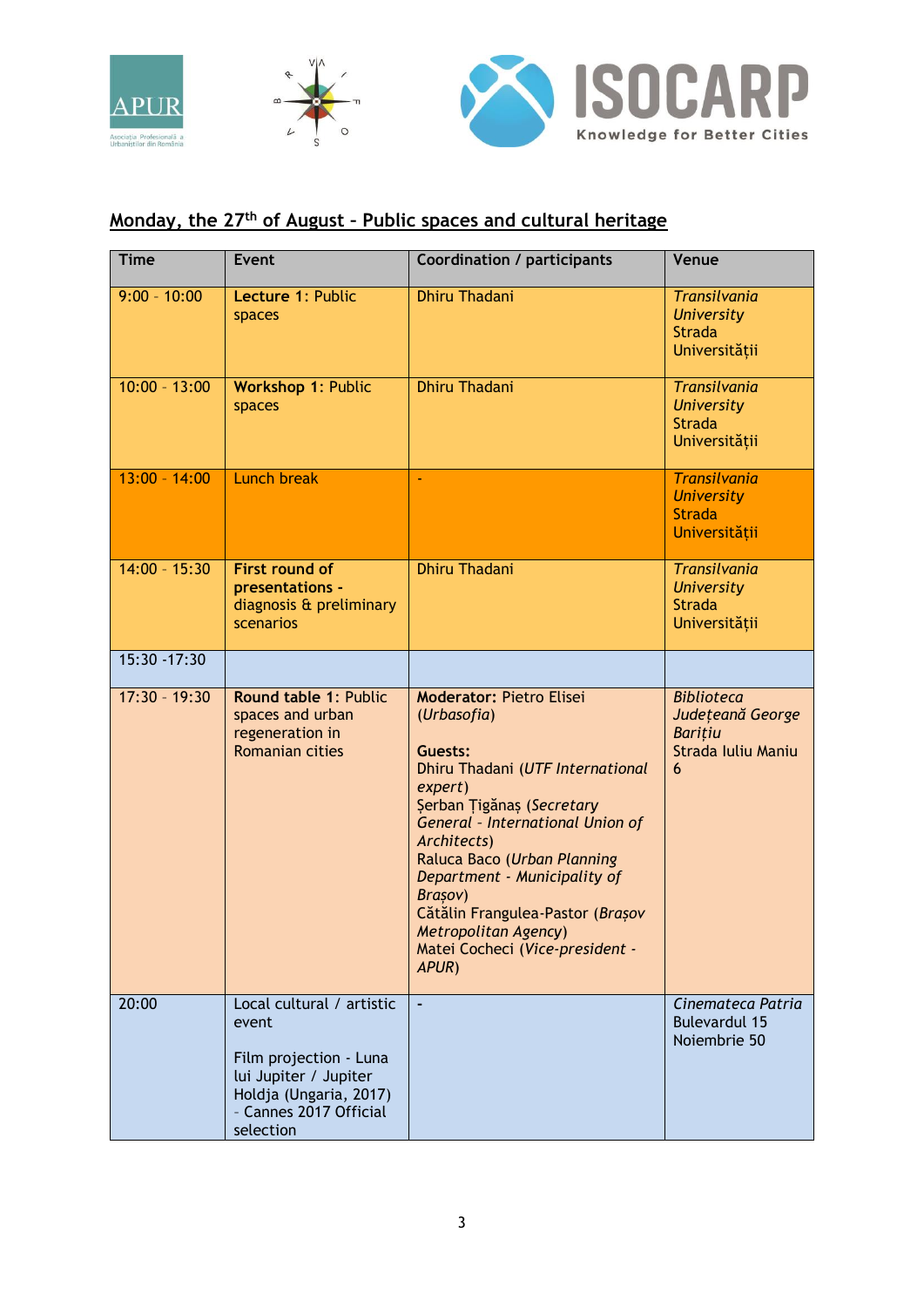

# **Tuesday, the 28th of August – Urban regeneration & architectural conservation**

| <b>Time</b>     | Event                                                                                                      | <b>Coordination / participants</b>                | Venue                                                                      |
|-----------------|------------------------------------------------------------------------------------------------------------|---------------------------------------------------|----------------------------------------------------------------------------|
| $9:00 - 10:00$  | Lecture 2:<br>Architectural<br>conservation & Urban<br>Regeneration                                        | <b>Valentina Gianfrate</b><br>Giovanni Ginocchini | <b>Transilvania</b><br><b>University</b><br><b>Strada</b><br>Universității |
| $10:00 - 13:00$ | Workshop 2: Urban<br>regeneration                                                                          | <b>Valentina Gianfrate</b><br>Giovanni Ginocchini | <b>Transilvania</b><br><b>University</b><br><b>Strada</b><br>Universității |
| $13:00 - 14:00$ | Lunch break                                                                                                | Ξ                                                 | <b>Transilvania</b><br><b>University</b><br><b>Strada</b><br>Universitătii |
| $14:00 - 15:30$ | Workshop 2: Urban<br>regeneration                                                                          | <b>Valentina Gianfrate</b><br>Giovanni Ginocchini | <b>Transilvania</b><br><b>University</b><br><b>Strada</b><br>Universității |
| $15:30 - 17:30$ |                                                                                                            |                                                   |                                                                            |
| $17:30 - 19:30$ | Site visit: Coresi<br>business park                                                                        | Coresi business park<br>representatives           | <b>Coresi Business</b><br>Park<br>Strada Turnului 5                        |
| 19:30           | Documentary -<br>Industrial Heritage:<br><b>Planeta Petrila</b><br>Informal discussions<br>after the movie |                                                   | Cinemateca Patria<br><b>Bulevardul 15</b><br>Noiembrie 50                  |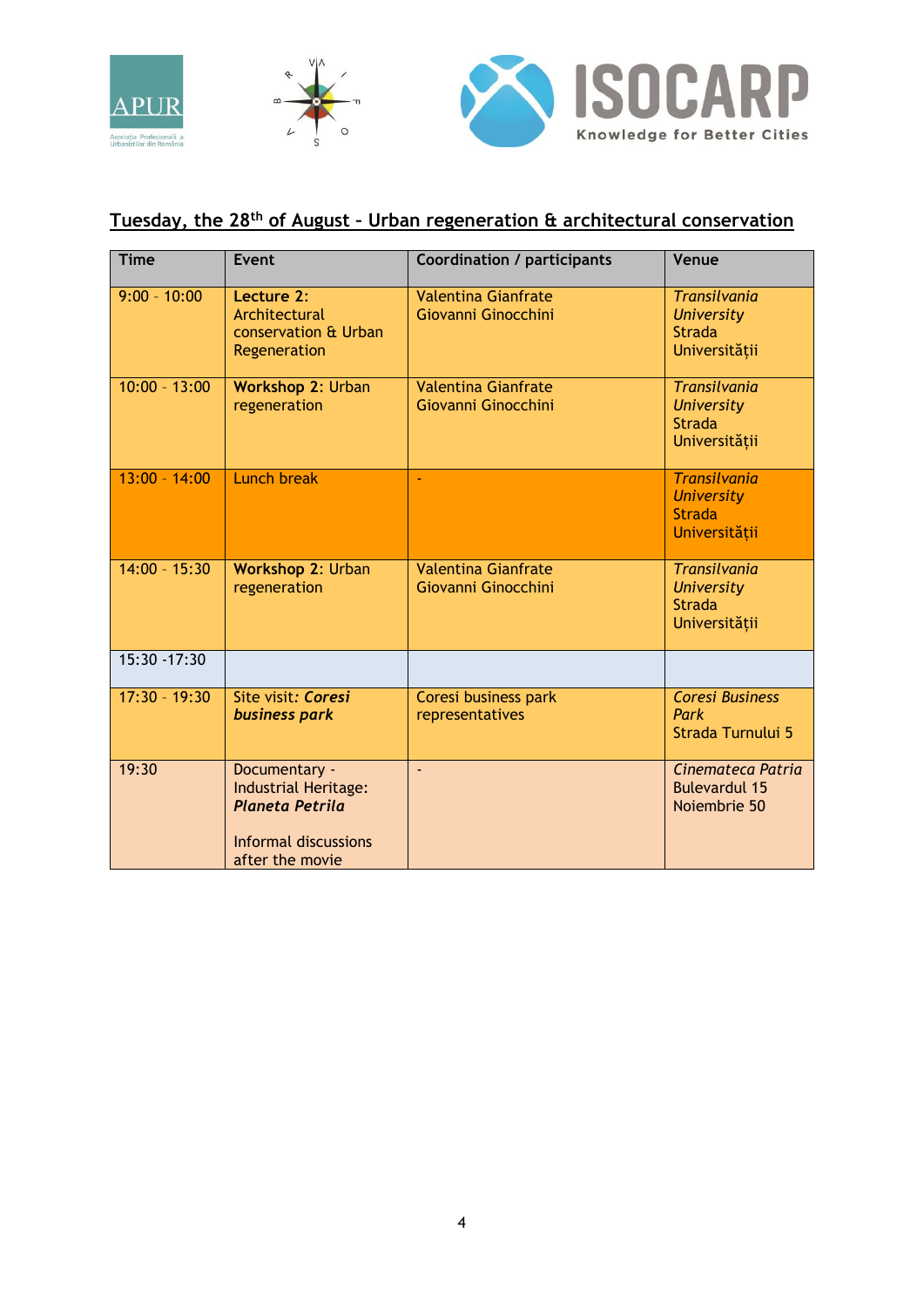

# **Wednesday, the 29th of August – Cultural heritage and Smart Cities**

| <b>Time</b>     | <b>Event</b>                                                                                                      | <b>Coordination / participants</b>                                                                                                                                                                                                                                                                                           | Venue                                                                              |
|-----------------|-------------------------------------------------------------------------------------------------------------------|------------------------------------------------------------------------------------------------------------------------------------------------------------------------------------------------------------------------------------------------------------------------------------------------------------------------------|------------------------------------------------------------------------------------|
| $9:00 - 10:00$  | Lecture 3: Cultural<br>heritage & Smart Cities                                                                    | Roland van der Heijden                                                                                                                                                                                                                                                                                                       | <b>Transilvania</b><br><b>University</b><br><b>Strada</b><br>Universitătii         |
| $10:00 - 13:00$ | <b>Workshop 3: Digital</b><br>solutions                                                                           | <b>Manfred Schrenk</b>                                                                                                                                                                                                                                                                                                       | <b>Transilvania</b><br><b>University</b><br><b>Strada</b><br>Universitătii         |
| $13:00 - 14:00$ | <b>Lunch break</b>                                                                                                |                                                                                                                                                                                                                                                                                                                              | <b>Transilvania</b><br><b>University</b><br><b>Strada</b><br>Universității         |
| $14:00 - 15:30$ | Second round of<br>presentations - vision<br>& preliminary concepts                                               | <b>Manfred Schrenk</b>                                                                                                                                                                                                                                                                                                       | <b>Transilvania</b><br><b>University</b><br><b>Strada</b><br>Universității         |
| 15:30 - 17:30   |                                                                                                                   |                                                                                                                                                                                                                                                                                                                              |                                                                                    |
| $17:30 - 19:30$ | <b>Round table 2:</b><br><b>Romanian Cultural</b><br>Heritage in the Digital<br>Era                               | <b>Moderator: Sabina Leopa</b><br>(Urbasofia)<br>Guests:<br>Roland van der Heijden (UTF<br>International expert)<br>Manfred Schrenk (UTF<br>International expert)<br>Pietro Elisei (UTF International<br>expert)<br>Ionuț Țața (ALT Brașov cluster)<br>Sorin Pop (INDECO Soft)<br>Oana Rujan (ARIES Transilvania<br>cluster) | <b>Biblioteca</b><br>Județeană George<br><b>Baritiu</b><br>Strada Iuliu Maniu<br>6 |
| 19:30           | Local cultural / artistic<br>event<br>"Cerbul de Aur"<br>International Festival -<br>Romanian Anniversary<br>Gala |                                                                                                                                                                                                                                                                                                                              | Piața Sfatului                                                                     |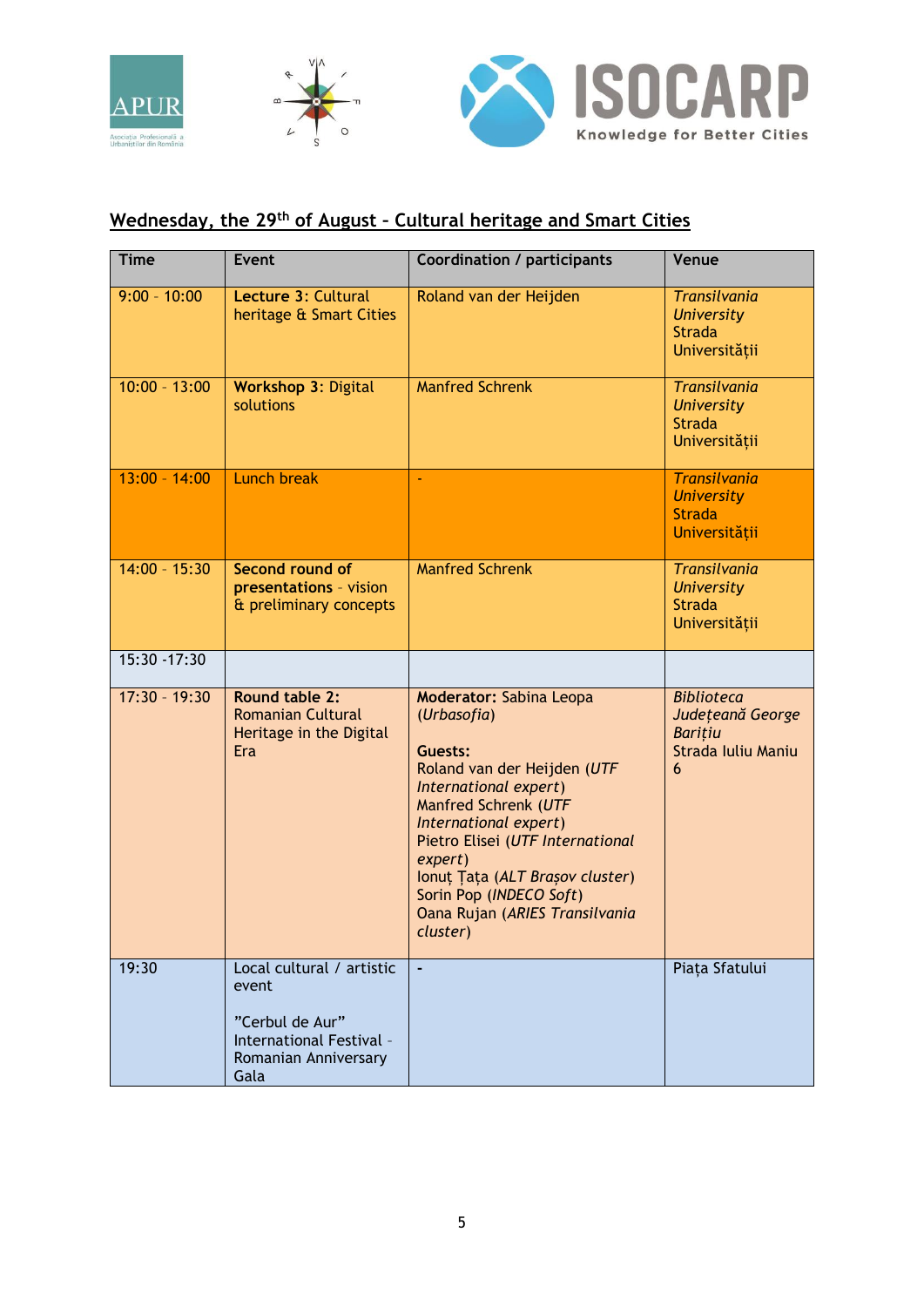

# **Thursday, the 30th of August – Sustainable Development and Urban Governance**

| <b>Time</b>     | Event                                                                     | <b>Coordination / participants</b>                                                       | Venue                                                                      |
|-----------------|---------------------------------------------------------------------------|------------------------------------------------------------------------------------------|----------------------------------------------------------------------------|
| $9:00 - 10:00$  | Lecture 4: Urban<br>Governance                                            | Pietro Elisei                                                                            | <b>Transilvania</b><br><b>University</b><br><b>Strada</b><br>Universității |
| $10:00 - 12:00$ | <b>Workshop 4 -</b><br>Governance<br>arrangements                         | <b>Pietro Elisei</b>                                                                     | <b>Transilvania</b><br><b>University</b><br><b>Strada</b><br>Universității |
| $12:00 - 13:00$ | Lecture 5: European<br>Heritage of Cities &<br>Sustainable<br>development | Izabela Mironowicz                                                                       | <b>Transilvania</b><br><b>University</b><br><b>Strada</b><br>Universității |
| $13:00 - 14:00$ | <b>Lunch break</b>                                                        | ÷                                                                                        | <b>Transilvania</b><br><b>University</b><br><b>Strada</b><br>Universității |
| $14:00 - 16:30$ | Workshop 5 -<br>Sustainable<br>development                                | Izabela Mironowicz                                                                       | <b>Transilvania</b><br><b>University</b><br><b>Strada</b><br>Universității |
| $16:30 - 17:30$ | <b>Break</b>                                                              |                                                                                          |                                                                            |
| $17:30 - 19:30$ | <b>Workshop - putting</b><br>the pieces together<br><b>Final feedback</b> | <b>Organizing team</b><br><b>Gabriel Pascariu</b><br>Irina Florea-Saghin<br>Sabina Leopa | ÷.                                                                         |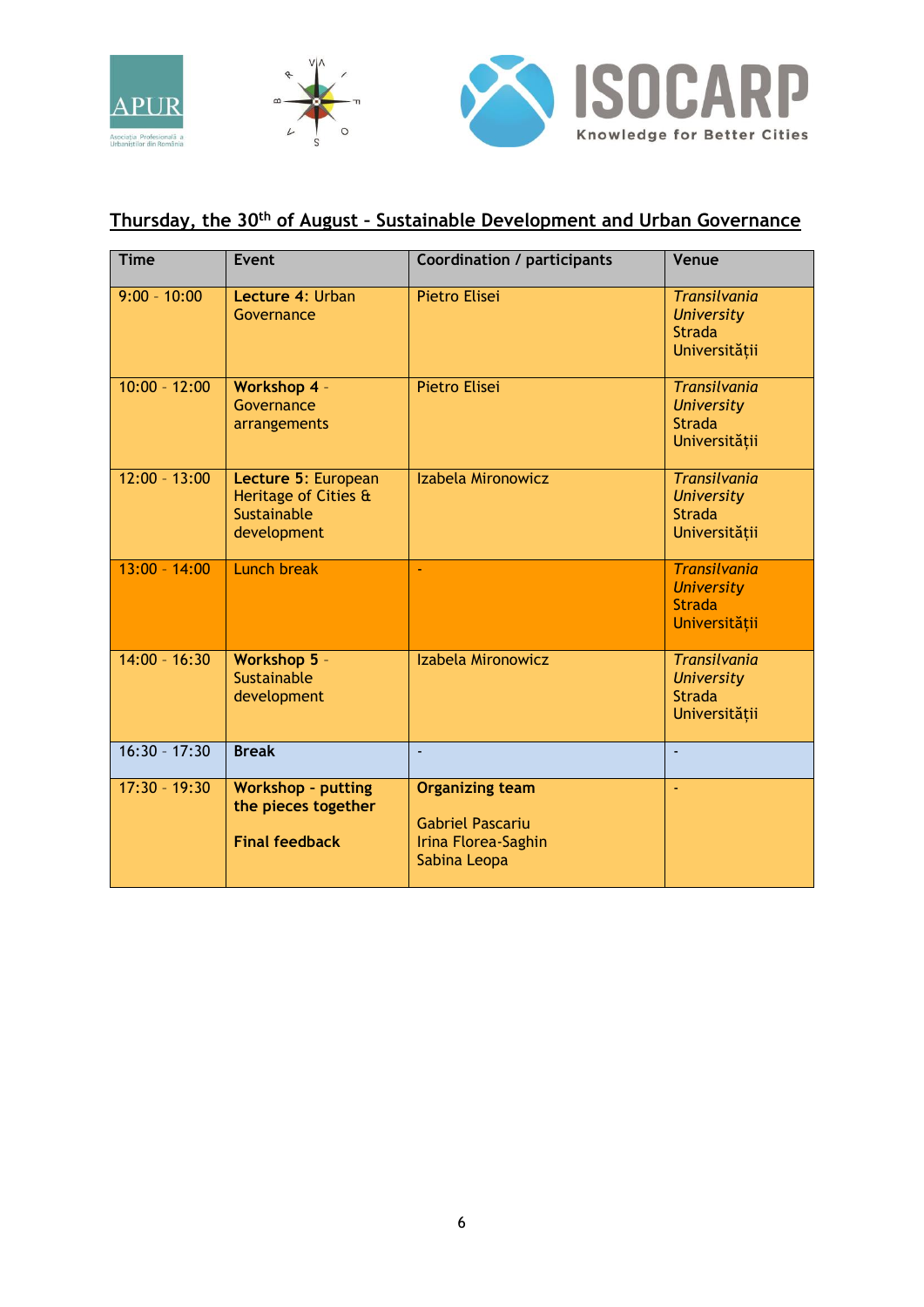

#### **Friday, the 31st of August – Final presentations**

| <b>Time</b>     | <b>Event</b>                                                                                               | <b>Coordination / participants</b>                                                                                                                                                                                                                                                                                                                                                                                                 | Venue                                                                              |
|-----------------|------------------------------------------------------------------------------------------------------------|------------------------------------------------------------------------------------------------------------------------------------------------------------------------------------------------------------------------------------------------------------------------------------------------------------------------------------------------------------------------------------------------------------------------------------|------------------------------------------------------------------------------------|
| $9:00 - 12:00$  | <b>Workshop: Finalizing</b><br>the presentations                                                           | ÷.                                                                                                                                                                                                                                                                                                                                                                                                                                 | <b>Brasov</b><br>Metropolitan<br>Agency<br><b>Bulevardul Eroilor</b><br>8          |
| 12:00           | <b>Final presentation</b>                                                                                  | City hall representatives                                                                                                                                                                                                                                                                                                                                                                                                          | <b>Brasov City Hall</b><br><b>Bulevardul Eroilor</b><br>8                          |
| $14:00 - 15:00$ | <b>Lunch break</b>                                                                                         | ÷.                                                                                                                                                                                                                                                                                                                                                                                                                                 | <b>Brasov</b><br>Metropolitan<br><b>Agency</b><br><b>Bulevardul Eroilor</b><br>8   |
| $14:30 - 17:30$ | <b>Break</b>                                                                                               |                                                                                                                                                                                                                                                                                                                                                                                                                                    |                                                                                    |
| $17:30 - 19:30$ | <b>Round table 3: Smart</b><br><b>Planning for Cultural</b><br>Heritage in Brașov -<br>towards a manifesto | Moderator: Irina Florea-Saghin<br>(ISOCARP)<br>Guests:<br>Izabela Mironowicz (UTF<br>International expert)<br>Gabriel Pascariu (APUR president)<br>Pietro Elisei (Urbasofia director)<br>Stefan Bâlici (National Institute<br>for Heritage director)<br>Köllő Miklós (Chamber of<br>Architects - local branch)<br>Silvia Demeter Lowe (Chamber of<br>Architects - local branch)<br><b>Representatives from Brasov City</b><br>Hall | <b>Biblioteca</b><br>Județeană George<br><b>Baritiu</b><br>Strada Iuliu Maniu<br>6 |
| 19:30           | <b>Social event</b>                                                                                        |                                                                                                                                                                                                                                                                                                                                                                                                                                    | Location to be<br>announced                                                        |

#### **Saturday, the 1st of September – Feedback and follow-up**

| Time            | Event                                               | Coordination / participants | Venue                       |
|-----------------|-----------------------------------------------------|-----------------------------|-----------------------------|
| $10:00 - 12:00$ | <b>Feedback session from</b><br><b>participants</b> | Organizing team             | Location to be<br>announced |